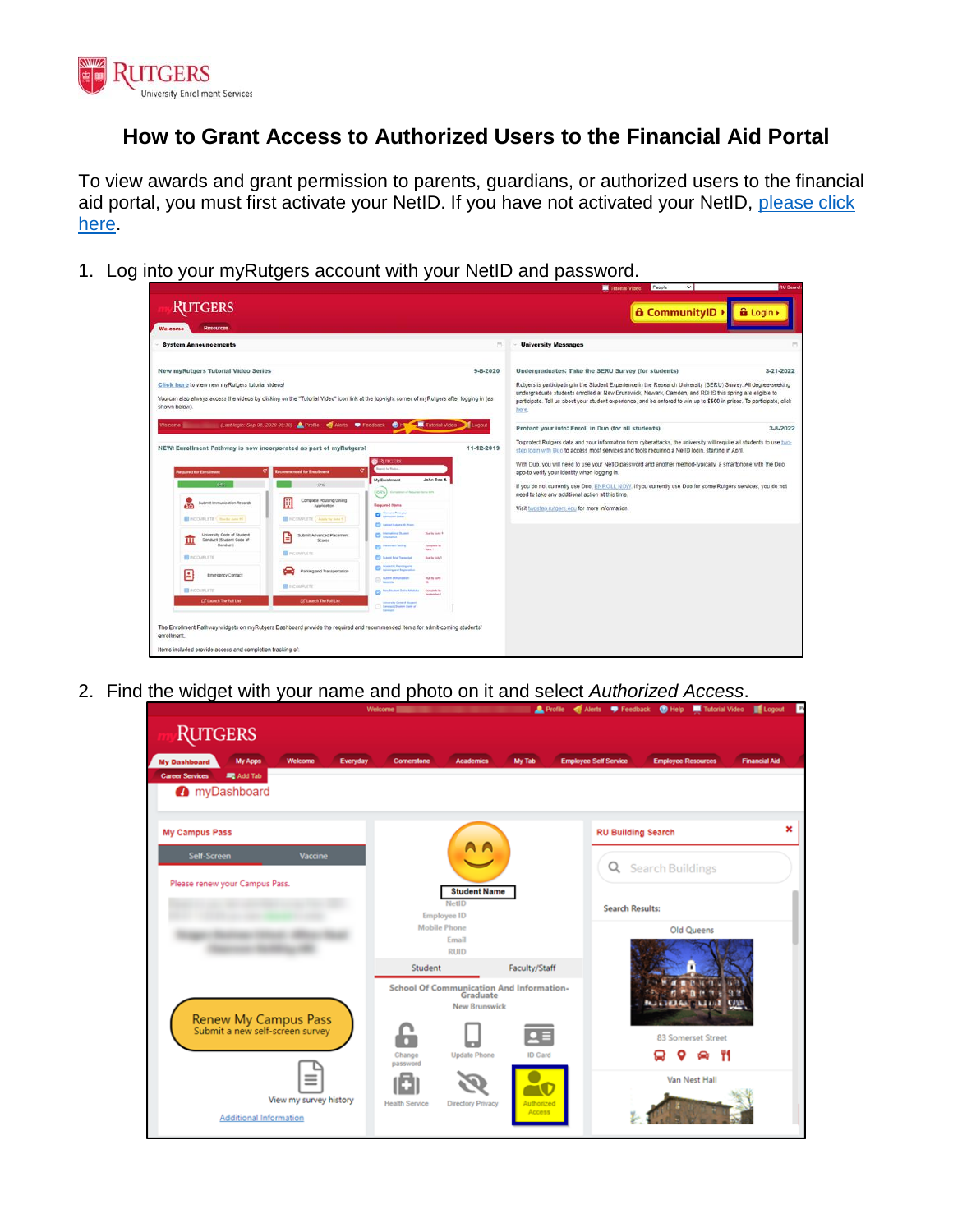

3. This will take you to the "My Authorized Users" page. If you don't have any authorized users added, it will look like this:

| <b>My Authorized Users</b> |               |                  |  |
|----------------------------|---------------|------------------|--|
|                            | <b>ACTIVE</b> | <b>INACTIVE</b>  |  |
|                            |               | No Active Users. |  |
| <b>ADD A USER</b>          |               |                  |  |

*Note: You can only have 3 active authorized users who can view/modify your account.*

4. To add a user, click the *Add a User* button.

| <b>My Authorized Users</b> |               |                  |  |
|----------------------------|---------------|------------------|--|
|                            | <b>ACTIVE</b> | <b>INACTIVE</b>  |  |
| ADD A USER                 |               | No Active Users. |  |
|                            |               |                  |  |

5. A confirmation message will pop up notifying you that it is your decision who can/cannot have access to your financial aid portal and that you are providing your consent to allow Rutgers to disclose information regarding your educational and/or financial aid as authorized by you in the following screens. Check the box to confirm and then click *confirm*.

| Confirmation                                                                                                                                                                                                                                                                                                                                                             |
|--------------------------------------------------------------------------------------------------------------------------------------------------------------------------------------------------------------------------------------------------------------------------------------------------------------------------------------------------------------------------|
| The Family Educational Rights and Privacy Act (FERPA) is a<br>federal law that gives students in higher education various<br>rights with respect to their educational records. As a general<br>rule, Rutgers University may not disclose "personally<br>identifiable information" from your educational records to any<br>unauthorized party without your prior consent. |
| I understand that by authorizing this guest access to my<br>records, I provide consent for Rutgers University to disclose<br>information regarding my student educational and/or financial<br>Check this box to confirm                                                                                                                                                  |
| ONFIRM<br>CANCEL                                                                                                                                                                                                                                                                                                                                                         |

*Note: If you do not want an authorized user (like a parent/guardian) to have access to your financial aid information, you do not have to add a user and can click cancel.*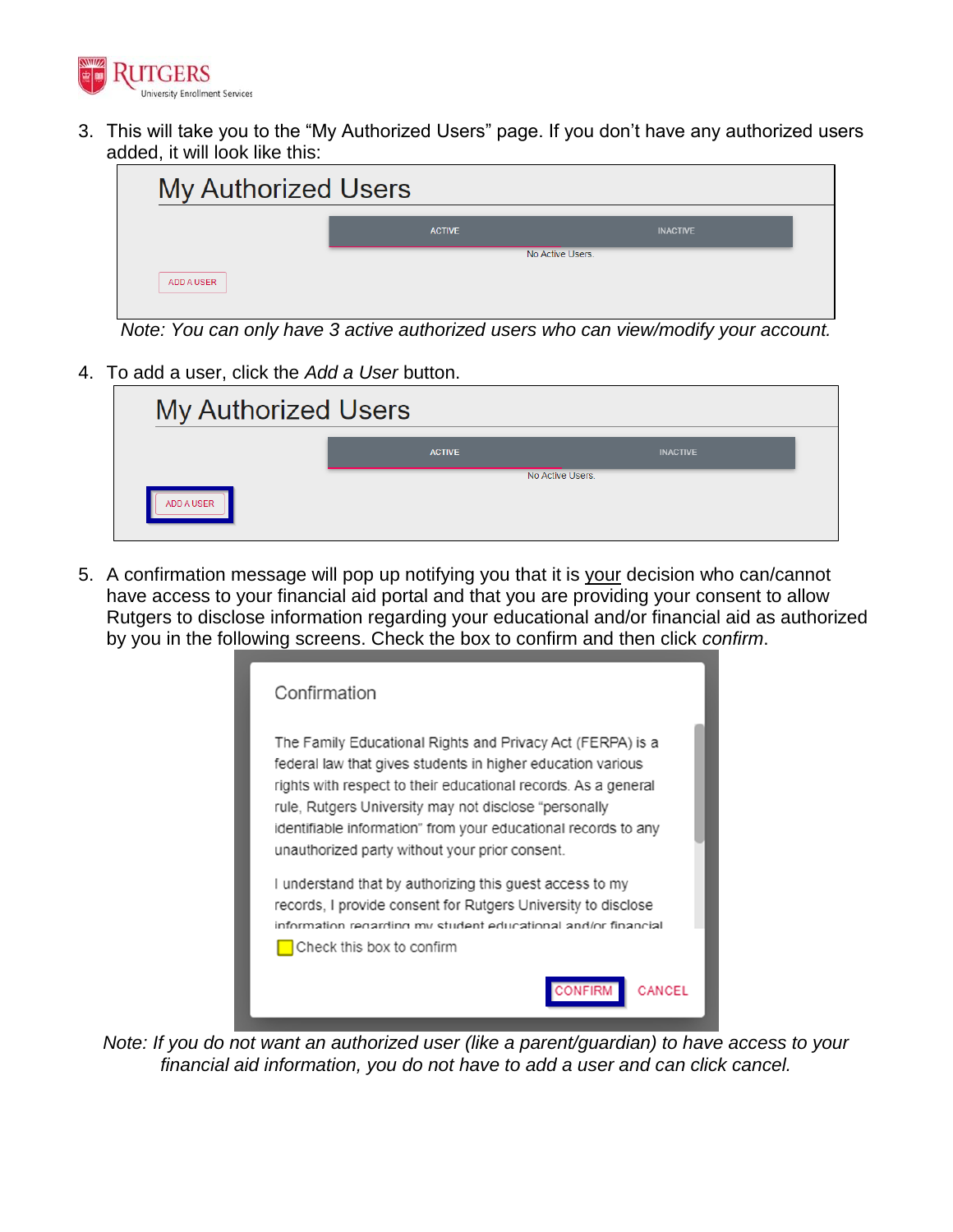

6. After confirming, you will be directed to the "Add a New Authorized User" form. Fill out the form for the person you are granting access to (their name, email, relationship to you, etc.) and create a 4-digit pin code they will use to verify their identity when calling or visiting university departments for assistance regarding information they have been authorized to view.

|               | Add a New Authorized User                             |                                                                                       |   | × |
|---------------|-------------------------------------------------------|---------------------------------------------------------------------------------------|---|---|
| First Name    |                                                       | Last Name                                                                             |   |   |
| Email         | 0                                                     | Relationship<br>Parent/Guardian                                                       |   |   |
| PIN           |                                                       | Access Expiration<br>04/06/2027                                                       | 壸 | 2 |
|               |                                                       | Dashboard Items: Authorize to view & discuss students information                     |   |   |
|               |                                                       | Registrar Records (includes current/past courses, grades, major, GPA, degree credits) |   |   |
|               |                                                       | Student Accounting Records (includes account balance, viewing and paying term bill)   |   |   |
|               | Financial Aid Records (Two access permission levels.) | Ø                                                                                     |   |   |
|               |                                                       | Non-Dashboard Items: Authorize to discuss student's information                       |   |   |
|               |                                                       | Dean of Students (no information will be displayed, discussion purposes only)         |   |   |
|               |                                                       | <b>Judicial Affairs</b> (no information will be displayed, discussion purposes only)  |   |   |
|               |                                                       | Residence Life (no information will be displayed, discussion purposes only)           |   |   |
| <b>SUBMIT</b> |                                                       |                                                                                       |   |   |
|               |                                                       |                                                                                       |   |   |
|               | Parent/Guardian                                       |                                                                                       |   |   |
|               | Spouse/Partner                                        |                                                                                       |   |   |
|               | Employer                                              |                                                                                       |   |   |
|               | Sponsor                                               |                                                                                       |   |   |
|               | Other                                                 |                                                                                       |   |   |
|               |                                                       | * Additional relationship fields for qutborized use                                   |   |   |

\*Additional relationship fields for authorized users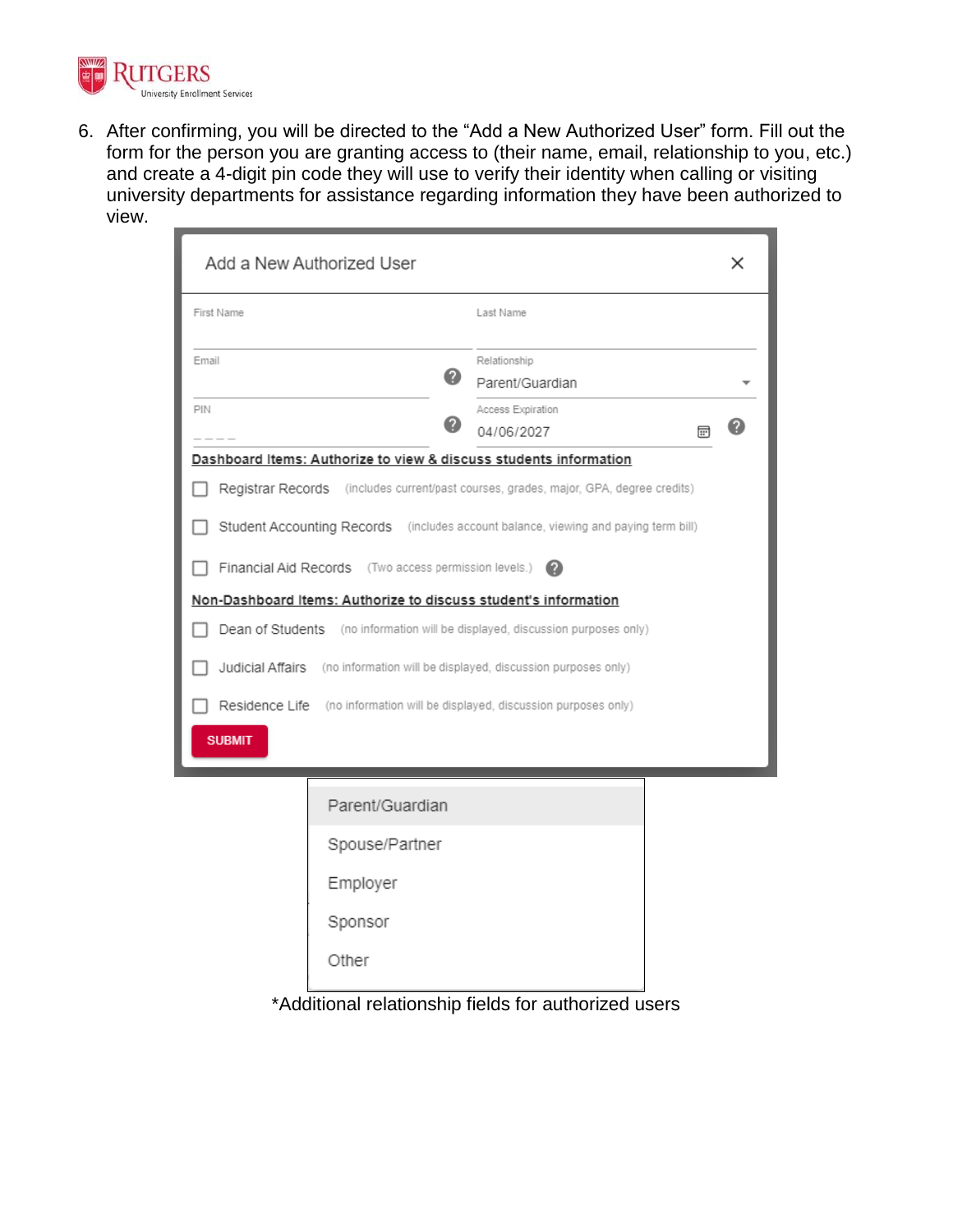

- 7. In the dashboard items section, check the box next to "Financial Aid Records," then decide what level of permission you'd like to give your authorized user.
	- a. If you want a parent/guardian to be able to submit and sign documents in the financial aid portal, please grant them *custodial* access.

| Add a New Authorized User                                                                                                                                                                                                                                                                                                                                                                                                                                                                                   |                                                                                                                                                                                                                                                               | × |
|-------------------------------------------------------------------------------------------------------------------------------------------------------------------------------------------------------------------------------------------------------------------------------------------------------------------------------------------------------------------------------------------------------------------------------------------------------------------------------------------------------------|---------------------------------------------------------------------------------------------------------------------------------------------------------------------------------------------------------------------------------------------------------------|---|
| First Name                                                                                                                                                                                                                                                                                                                                                                                                                                                                                                  | Last Name                                                                                                                                                                                                                                                     |   |
| Email                                                                                                                                                                                                                                                                                                                                                                                                                                                                                                       | Relationship<br>Parent/Guardian                                                                                                                                                                                                                               |   |
| PIN                                                                                                                                                                                                                                                                                                                                                                                                                                                                                                         | Access Expiration<br>04/06/2027                                                                                                                                                                                                                               |   |
| Dashboard Items: Authorize to view & discuss students information<br>Financial Aid Records (Two access permission levels.) @<br>◉<br>Custodial (Upload documents & view financial aid information.)<br>Read Only (View financial aid information only.)<br>Non-Dashboard Items: Authorize to discuss student's information<br>Judicial Affairs (no information will be displayed, discussion purposes only)<br>Residence Life (no information will be displayed, discussion purposes only)<br><b>SUBMIT</b> | Registrar Records (includes current/past courses, grades, major, GPA, degree credits)<br>Student Accounting Records (includes account balance, viewing and paying term bill)<br>Dean of Students (no information will be displayed, discussion purposes only) |   |

b. If you want a parent/guardian to have access to only view your financial aid portal, but not submit or sign documents, please grant them *read only* access. Note: read only access does not provide the ability to submit or sign documents.

| Add a New Authorized User                                                             |                                                              | × |
|---------------------------------------------------------------------------------------|--------------------------------------------------------------|---|
| First Name                                                                            | Last Name                                                    |   |
| Email<br>⋒                                                                            | Relationship<br>Parent/Guardian                              |   |
| PIN                                                                                   | Access Expiration<br>04/06/2027<br>ΠF                        |   |
| Dashboard Items: Authorize to view & discuss students information                     |                                                              |   |
| Registrar Records (includes current/past courses, grades, major, GPA, degree credits) |                                                              |   |
| Student Accounting Records (includes account balance, viewing and paying term bill)   |                                                              |   |
| Financial Aid Records (Two access permission levels.) @                               |                                                              |   |
| Custodial (Upload documents & view financial aid information.)                        |                                                              |   |
| Read Only (View financial aid information only.)<br>$\bullet$                         |                                                              |   |
| Non-Dashboard Items: Authorize to discuss student's information                       |                                                              |   |
| Dean of Students (no information will be displayed, discussion purposes only)         |                                                              |   |
| Judicial Affairs                                                                      | (no information will be displayed, discussion purposes only) |   |
| Residence Life (no information will be displayed, discussion purposes only)           |                                                              |   |
| <b>SUBMIT</b>                                                                         |                                                              |   |

*Note: while this guide specifically goes over how to grant access to financial aid records, you can also click any of the other Dashboard Items or Non-Dashboard Items that you wish your authorized user to have access to.*